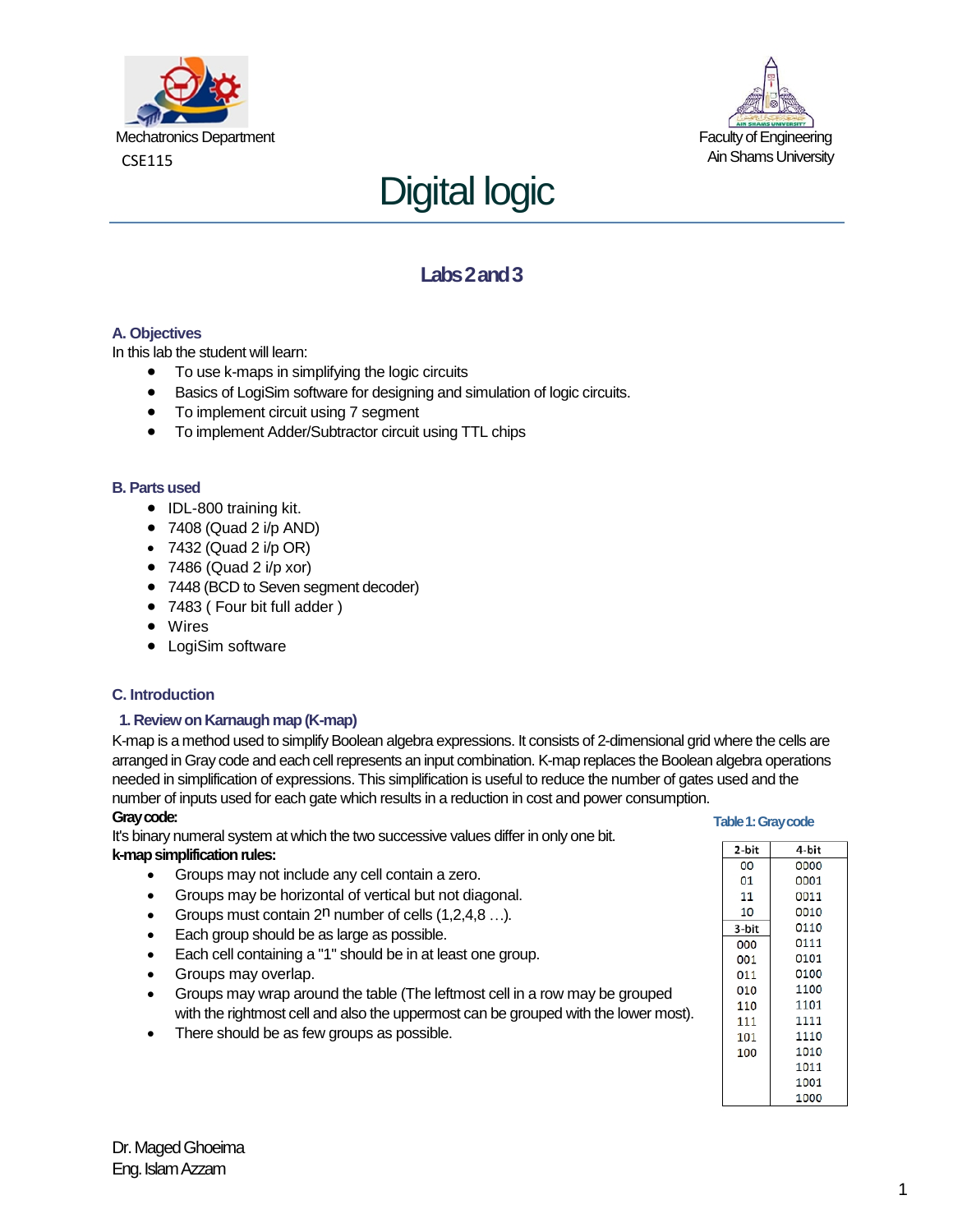



### **2. Introduction to LogiSim software**

LogiSim is a free open source software used in designing and simulating logic circuits.

The main two sections of the program's interface are the components section (Number 1) where you can add any logic component you will need in the design. The other section is **1**  the toolbar (Number 2) which contains the hand tool that changes the input values within the circuit, the edit tool that edits the gates position and make wiring, the text tool to add your comments on the design and icons for adding input or output pins.

#### **3. Seven segment Display**

A seven-segment display displays decimal numbers. It consists of seven Light Emitting Diodes (LEDs), which are arranged to form different digits as shown in Figure 1. The seven segment displays come in two forms: Common Anode (CA) and Common Cathode (CC). A common anode 7-segment display has all of the anodes tied together while a common cathode 7-segment display has all the cathodes tied together. By turning ON and OFF LEDs,

a decimal digit can be displayed. For example, for a common Cathode 7-segement display connecting b & c to the VCC (logic 1) and connect the rest of inputs to ground (logic 0) would display the decimal digit 1.





The IDL-800 provides two 7-segment displays. The displays are connected to a binary to 7 segment decoder. The binary numbers 0000-1001 (0-9) may be displayed by providing binary numbers on the input connections labeled A through D. The sequence of inputs is reversed from standard notation with A being the least significant bit and D the most significant (i.e. DCBA). The connection labeled P activates the decimal point. GND must be applied to D1 to activate the right display, and to D2 to activate the left one.



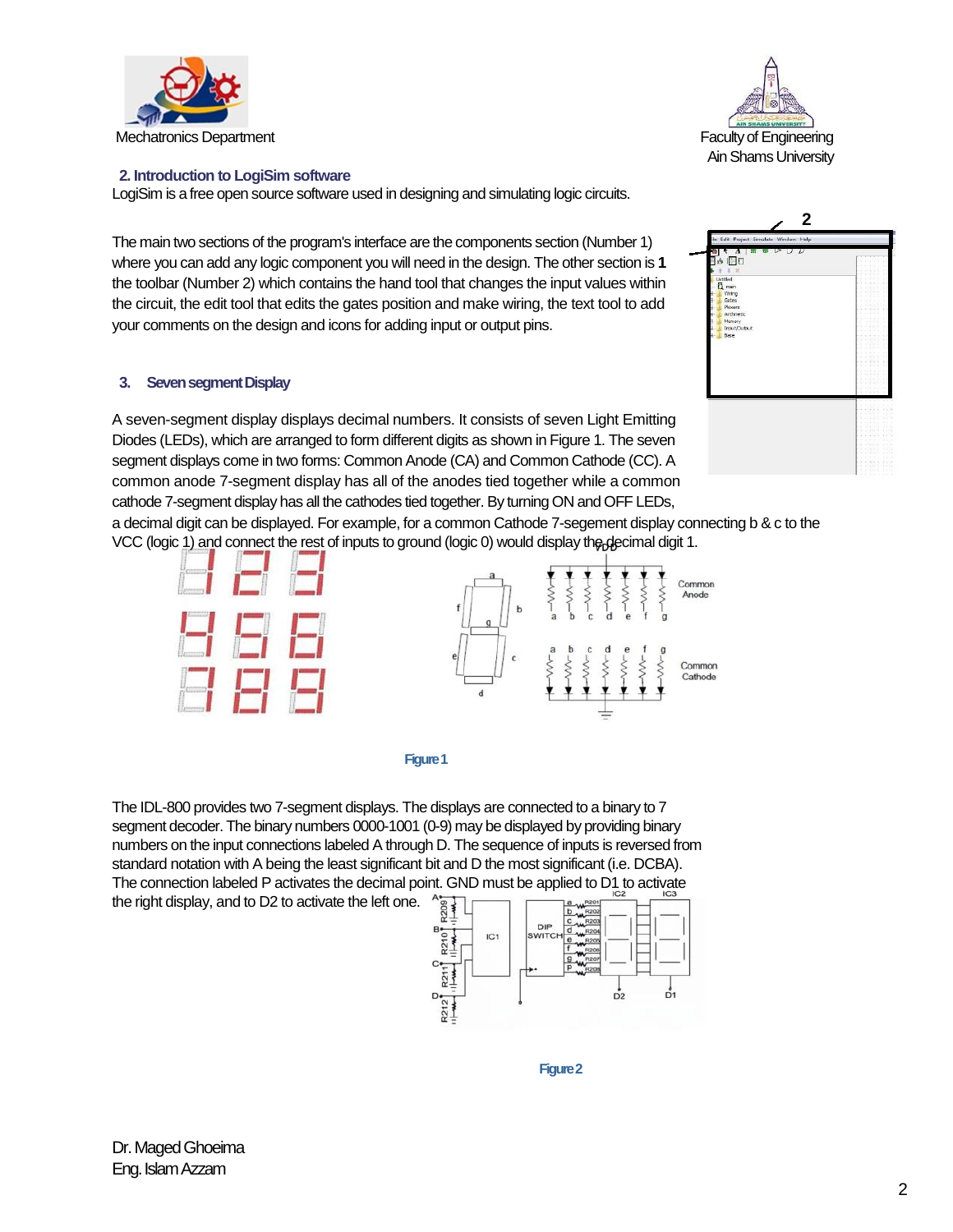



### **D. Experiments**

**1. Getting hands on LogiSim** 



#### **Figure 3**

- a. Select the AND gate from the toolbar in Fig. 3 and place the gate in the dotted field.
- b. Select the Input tool, and place two inputs to the left of the AND gate. Click on the number next to "Number of Inputs" and change it to 2.
- c. Add a label to your AND gate by clicking the blank field next to "Label" in the properties pane.
- d. Select the Output tool, and place one output to the right of the AND gate.
- e. Select the Wire tool, and draw a wire connecting the two inputs to the input pins of the AND gate. Also connect the output to the output pin of the AND gate.
- f. Use the Toggle tool to change the values of the inputs while observing the output.
- **2. Simplify and Verify with implementation the following Boolean expression X = A.B + A.C + B + BC**  a) Implement the expression using the TTL chips without simplifying. Record the results in Table 1.

| в |  |                          | <b>Check</b> |
|---|--|--------------------------|--------------|
|   |  | Simplified<br>expression |              |
|   |  |                          |              |
|   |  |                          |              |
|   |  |                          |              |
|   |  |                          |              |
|   |  |                          |              |
|   |  |                          |              |
|   |  |                          |              |
|   |  |                          |              |

b) Simplify the expression using k-map technique, Simulate the simplified version using LogiSim and Compare the results

| <b>Selection: AND Gate</b> |                    |  |  |  |
|----------------------------|--------------------|--|--|--|
| Facing                     | East               |  |  |  |
| Data Bits                  | ı                  |  |  |  |
| Gate Size                  | Wide               |  |  |  |
| Number Of Inputs           | 5                  |  |  |  |
| <b>Output Value</b>        | 0/1                |  |  |  |
| Label                      |                    |  |  |  |
| Label Font                 | SansSerif Plain 12 |  |  |  |
| Negate 1 (Top)             | No                 |  |  |  |
| Negate 2                   | No                 |  |  |  |
| Negate 3                   | No                 |  |  |  |
| Negate 4                   | No                 |  |  |  |
| Negate 5 (Bottom)          | No                 |  |  |  |
|                            |                    |  |  |  |